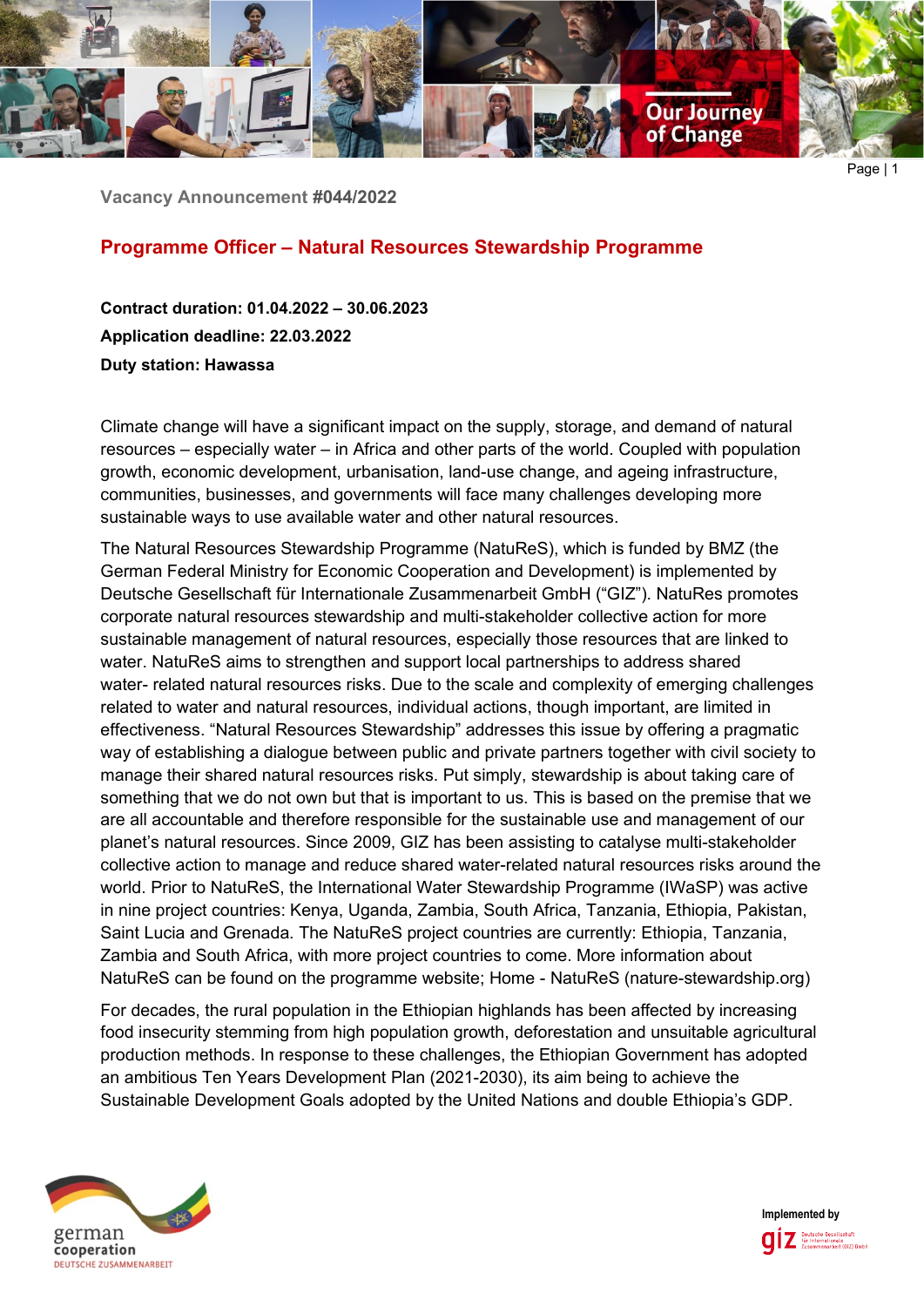

Page | 2

Combating poverty and promoting economic growth and education are key elements of government policy.

In line with the Ethiopian Government's objectives, German development cooperation with Ethiopia currently focuses on three priority areas:

- Labour-market-oriented education and training
- Sustainable land management, agriculture and food supply
- **Biodiversity**

# **"Protecting Lake Hawassa" Partnership**

Protecting Lake Hawassa is a broad and inclusive multi-stakeholder collaboration platform established in 2017, currently facilitated by the NatuReS programme, to improve water security for people, business, and the environment in Hawassa, its lake and sub-catchment area. The partnership brings together private, public, and civil society organizations to address shared natural resource risks.

GIZ Ethiopia (NatuReS Program Office) is looking to recruit a Program Officer for Protecting Lake Hawassa partnership (PLH) in Hawassa.

# **Responsibilities**

- Support the formulation of the partnership action plan (e.g. content, timeframe, budget) for all activities planned in cooperation with PLH partners and other GIZ programmes
- Ensure timely and effective implementation of the planned activities and support the implementing partners in planning, design, implementation and monitoring of activities.
- Report directly any delay noticed, compared to the partnership plan of the concerned activity, to GIZ NatuReS, PLH partners and other GIZ programmes
- Coordinate communication not only between the programme office and other stakeholders but also among stakeholders
- Actively coordinate implementation of project activities on the ground in close cooperation with all stakeholders, especially with the Hawassa University, the Rift Valley Lakes Basin Development Office, Hawassa Zuria and Shalla woredas and Environment Protection Office of Hawassa
- Support the private, public and civil society sectors in the financing and implementation of appropriate measures
- Advocacy and dissemination at both regional and international level of lessons learned from the measures
- Render support in monitoring, evaluation and reporting
- Supports knowledge management as well as good public relations and documentation. This includes development of communication materials for the project



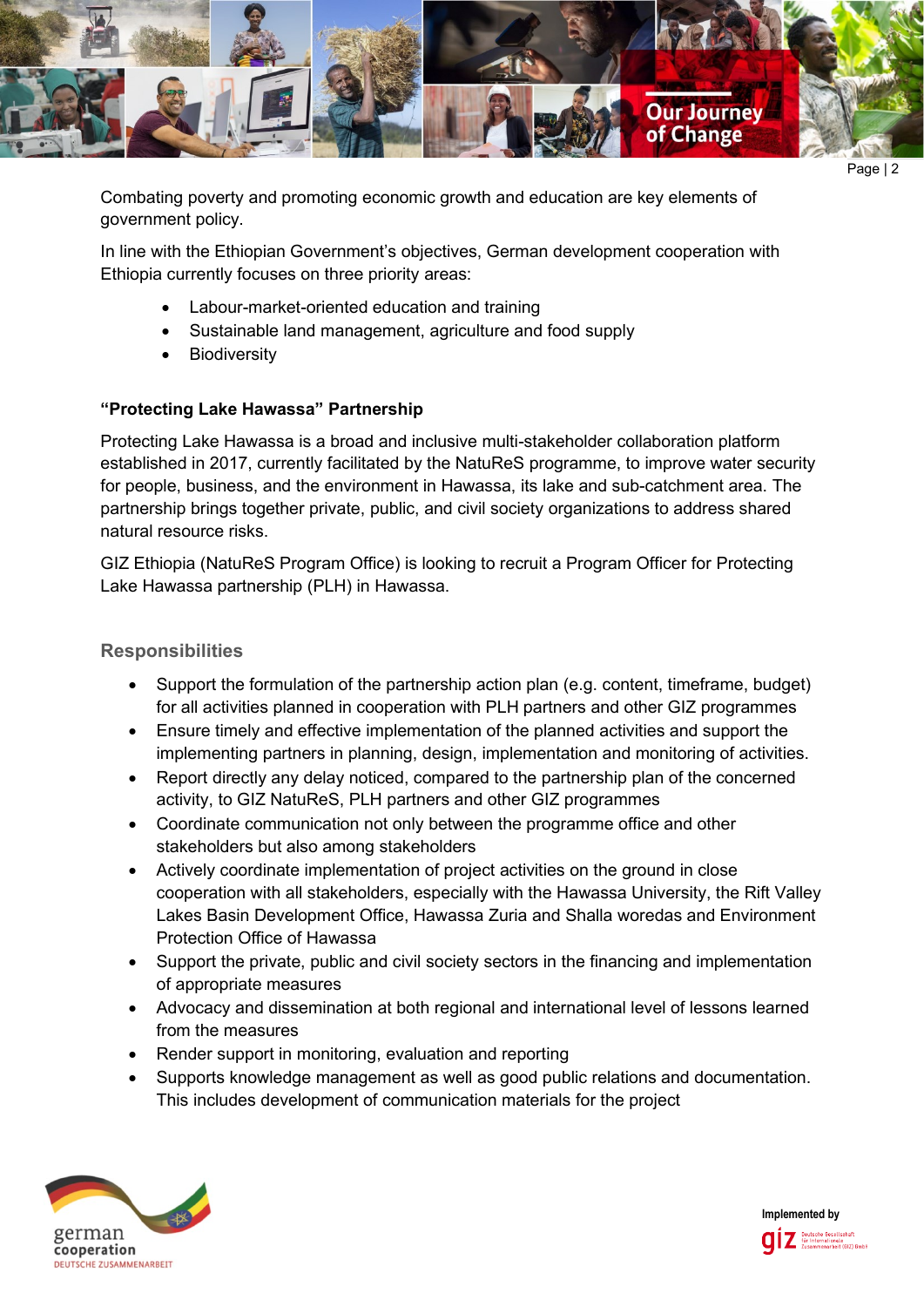

- Help ensure that the partnership has high integrity standards in line with best practice guidelines
- Establish and maintain linkages with relevant governmental institutions, private companies and other development partners active in the project area
- Monitor and document the progress of the related planned activities (report writing, regular photo documentation);
- Participate and contribute towards NatuReS Global events
- Other related activities as assigned by the supervisor

# **Required qualifications, competencies, and experience**

## **Qualifications**

• University Degree in Engineering, Agriculture, Geography, Environmental Studies, Water and Natural Resources/or other related fields.

## **Professional experience**

- At least 5 years professional experience in a comparable position
- Computer literacy
- Excellent skill in reading, writing and speaking English
- High degree of initiative, efficiency, team-working, integrity and accountability
- Readiness to upgrade skills and continuous learning
- Fluency in Amharic
- Sidama and Oromiffa languages are added advantages

# **Other knowledge, additional competencies**

- Good understanding of the water and natural resources sector in Ethiopia;
- Good communicator capable of articulating issues and advising the NatuReS management on matters related to the partnership;
- Fully proficient computer skills and use of relevant software and other applications strong analytical, research and documentation skills;
- The ability to assimilate large amounts of information and present in an accessible manner;
- Ability to apply good judgment in the context of assignments given, ability to plan own work and manage conflicting priorities;
- Good interpersonal skills to assist negotiations with partners and beneficiaries to provide effective support to NatuReS programme team;
- Ability to work both on own initiative and also within a team;
- Be a self-driven, innovative and proactive personality capable of working under pressure and meeting tight deadlines.